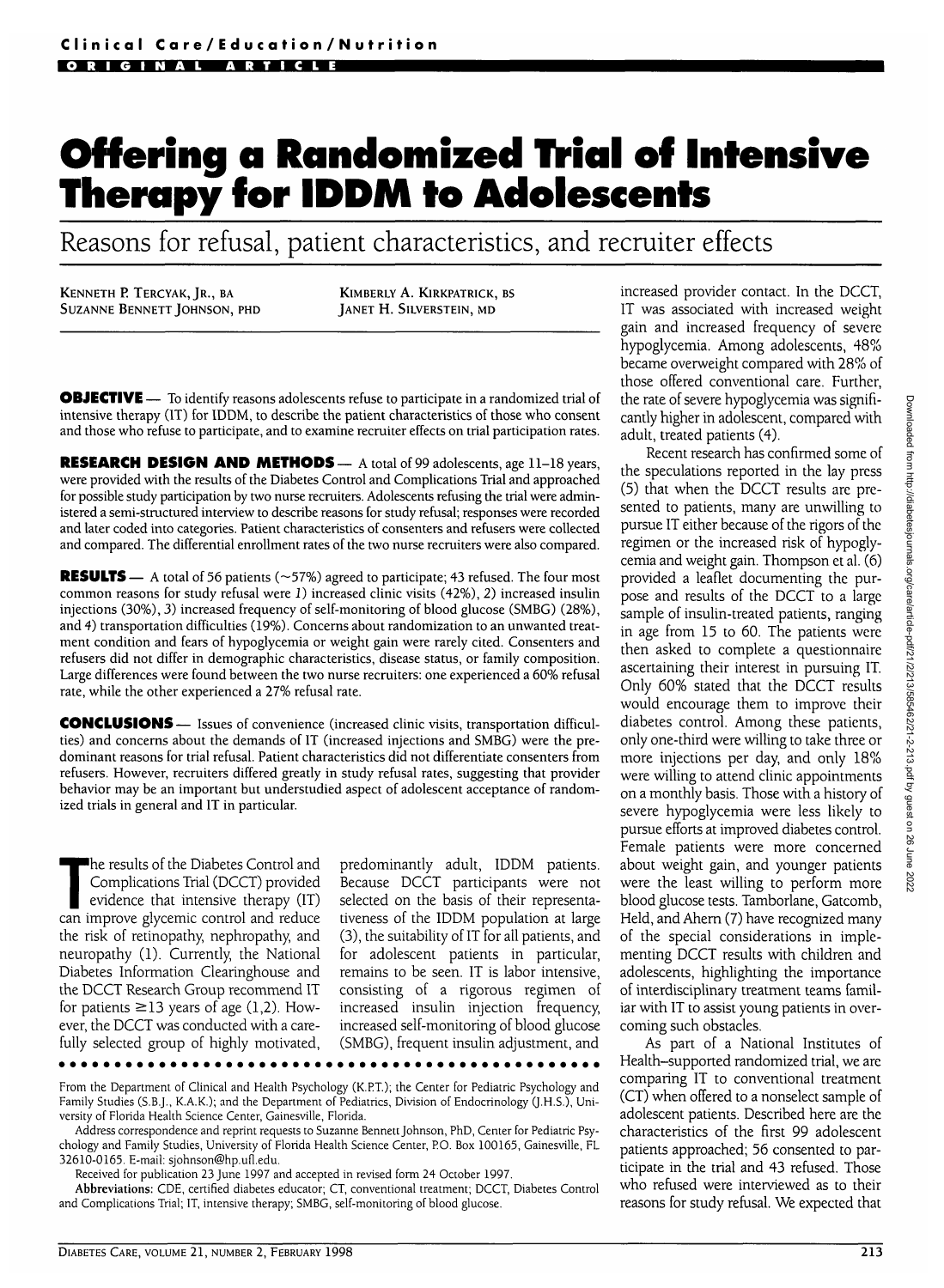### *Intensive therapy for IDDM adolescents*

| Table 1-Reasons given by adolescents for refusing to participate in the trial |  |  |  |
|-------------------------------------------------------------------------------|--|--|--|
|                                                                               |  |  |  |

| Reason            | Frequency      | Percentage     | Example                                                                                                                           |
|-------------------|----------------|----------------|-----------------------------------------------------------------------------------------------------------------------------------|
| Clinic visits     | 18             | 42             | Too frequent clinic visits<br>Missing school/work because of<br>clinic visits                                                     |
| <b>SMBG</b>       | 12             | 28             | Hassle to come to clinic so often<br>Must test blood too often<br>Don't want to test during school<br>Increased risk of infection |
| Shots/injections  | 13             | 30             | Don't want to take more shots<br>each day                                                                                         |
| Transportation    | 8              | 19             | Increased risk of bruising<br>Too far to travel (to clinic) on a<br>regular basis                                                 |
| Telephone contact | 3              | 7              | Reliable transportation unavailable<br>Hassle to maintain weekly phone<br>contact with nurse                                      |
| Randomization     | $\overline{2}$ | 5              | Risk of randomization into<br>unwanted study condition                                                                            |
| Costs             | 1              | $\overline{2}$ | Financial/material costs (e.g.,<br>testing strips, insulin, gas money,<br>transportation fare)                                    |
| Hypoglycemia      | 1              | 2              | Fear that blood glucose may go too<br>low if randomized to IT                                                                     |
| Weight gain       | 0              | 0              | Fear of weight gain if randomized<br>to IT                                                                                        |

Percentages do not add up to 100 because participants could indicate one or more reasons for refusal.

the prospect of randomization to a nonpreferred condition, the rigors of IT (increased SMBG and insulin injection frequency), issues of convenience (distance from the clinic), and concerns about possible hypoglycemia and/or weight gain might be associated with study refusal. We expected that youngsters from intact better-educated families might be more likely to participate.

#### **RESEARCH DESIGN AND METHODS**

#### **Patients and procedures**

Patients who met the following eligibility requirements were identified and approached during their regularly scheduled outpatient clinic visit. Those with a minimum age of 11 years, an IDDM duration of at least 1 year, and no evidence of intellectual impairment (normal classroom placement or verbal IQ >85) were considered eligible. In the presence of a parent or guardian, one of two study nurse recruiters took 10-20 min to provide each eligible patient (and his/her parent) with a written and oral description of the results of the DCCT (2) and a description of the requirements of the randomized trial comparing IT to CT. The nurse recruiters then offered to answer any questions. Of the first 99 consecutive patients approached, 56 agreed to participate and 43 refused. (All children and adolescents reported on in this study gave their voluntary assent to participation in accordance with the requirements of the Institutional Review Board of the University of Florida Health Science Center. Parental consent was also obtained.) Of the refusers, 26 stated they might consider entering the trial at a later time, and 17 expressed no interest in the trial at the present time or in the future.

Using a semi-structured interview, all 43 refusers were asked to provide relevant demographic information and to describe their reasons for refusing study participation. Responses were recorded verbatim, and later coded into 10 categories for analysis (Table 1). Category coding was conducted by two raters who exhibited 100% agreement.

All statistical procedures were conducted using SAS software version 6.04 for the personal computer (8).

# **RESULTS**

#### **Reasons for refusal**

Reasons for refusal to participate are depicted by category in Table 1. The four most common reasons were J) difficulties associated with increased frequency of clinic visits (cited by 42% of the refusers), 2) problems associated with increased injections (30%) or 3) increased SMBG (28%), and 4) transportation difficulties (19%).

#### **Differences between consenters and refusers**

Descriptive characteristics of the consenters and refusers are provided in Table 2. There were no differences between the groups in age, disease duration, sex or race distribution, current GHb levels, distance from clinic, family composition, or socioeco-

**Table 2—***Descriptive characteristics of those who consented and those who refused*

|                                           | Consented      | Refused        |
|-------------------------------------------|----------------|----------------|
| n                                         | 56             | 43             |
| Age (years)                               | $14.7 \pm 1.7$ | $15.0 \pm 2.1$ |
| IDDM duration (years)                     | $6.3 \pm 3.5$  | $5.3 \pm 3.1$  |
| Male patients                             | 28(50)         | 24(56)         |
| Caucasian                                 | 50 (89)        | 38 (88)        |
| $HbA_{1c}$ (%)                            | $9.6 \pm 1.7$  | $9.2 \pm 1.7$  |
| One-way drive time to clinic (h)          | $1.3 \pm 0.7$  | $1.2 \pm 0.6$  |
| One-parent households                     | 18(32)         | 9(21)          |
| Total family income (\$1,000s)            | $47 \pm 32$    | $40 \pm 20$    |
| With state-supported insurance            | 28(50)         | 23(54)         |
| Parental education ( $\geq$ some college) |                |                |
| Mothers                                   | 35(64)         | 11(42)         |
| Fathers                                   | 21(53)         | 12(57)         |

Data are means ± SD or n (%). Age range for both groups was 11-18 years. Family income ranges (medians) for the groups of consenters and refusers were 9-155K (40K) and <5-82K (45K).